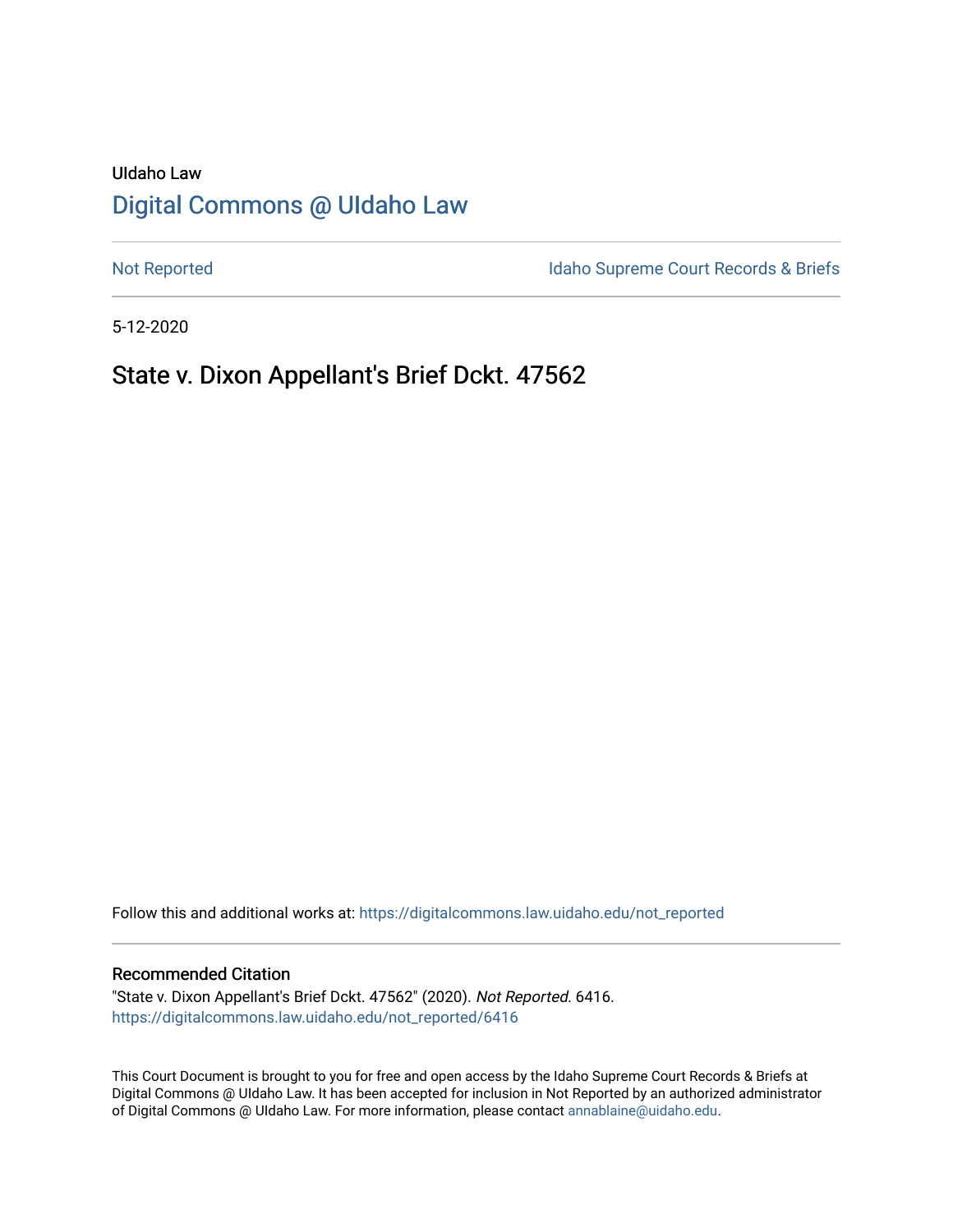Electronically Filed 5/12/2020 10:39 AM Idaho Supreme Court Karel Lehrman, Clerk of the Court By: Murriah Clifton, Deputy Clerk

ERIC D. FREDERICKSEN State Appellate Public Defender I.S.B. #6555

BRIAN R. DICKSON Deputy State Appellate Public Defender I.S.B. #8701 322 E. Front Street, Suite 570 Boise, Idaho 83702 Phone: (208) 334-2712 Fax: (208) 334-2985 E-mail: documents@sapd.state.id.us

## IN THE SUPREME COURT OF THE STATE OF IDAHO

| STATE OF IDAHO,       |                                        |
|-----------------------|----------------------------------------|
|                       | NO. 47562-2019                         |
| Plaintiff-Respondent, |                                        |
|                       | <b>BOUNDARY COUNTY NO. CR11-19-115</b> |
| V.                    |                                        |
|                       |                                        |
| WILLIAM R. DIXON,     | <b>APPELLANT'S BRIEF</b>               |
|                       |                                        |
| Defendant-Appellant.  |                                        |
|                       |                                        |

## STATEMENT OF THE CASE

# Nature of the Case

William Dixon contends the district court abused its discretion by imposing an excessive sentence in this case. As such, this Court should reduce his sentence as it deems appropriate, or alternatively, remand this case for a new sentencing hearing.

# Statement of the Facts & Course of Proceedings

Pursuant to a plea agreement, Mr. Dixon entered an *Alford* plea<sup>[1](#page-1-0)</sup> to possession of methamphetamine and possession of paraphernalia. (R., p.42.) In exchange the State agreed to dismiss a sentencing enhancement. (R., p.42.) There was no agreement as to the

<span id="page-1-0"></span><sup>1</sup> *North Carolina v. Alford*, 400 U.S. 25 (1970).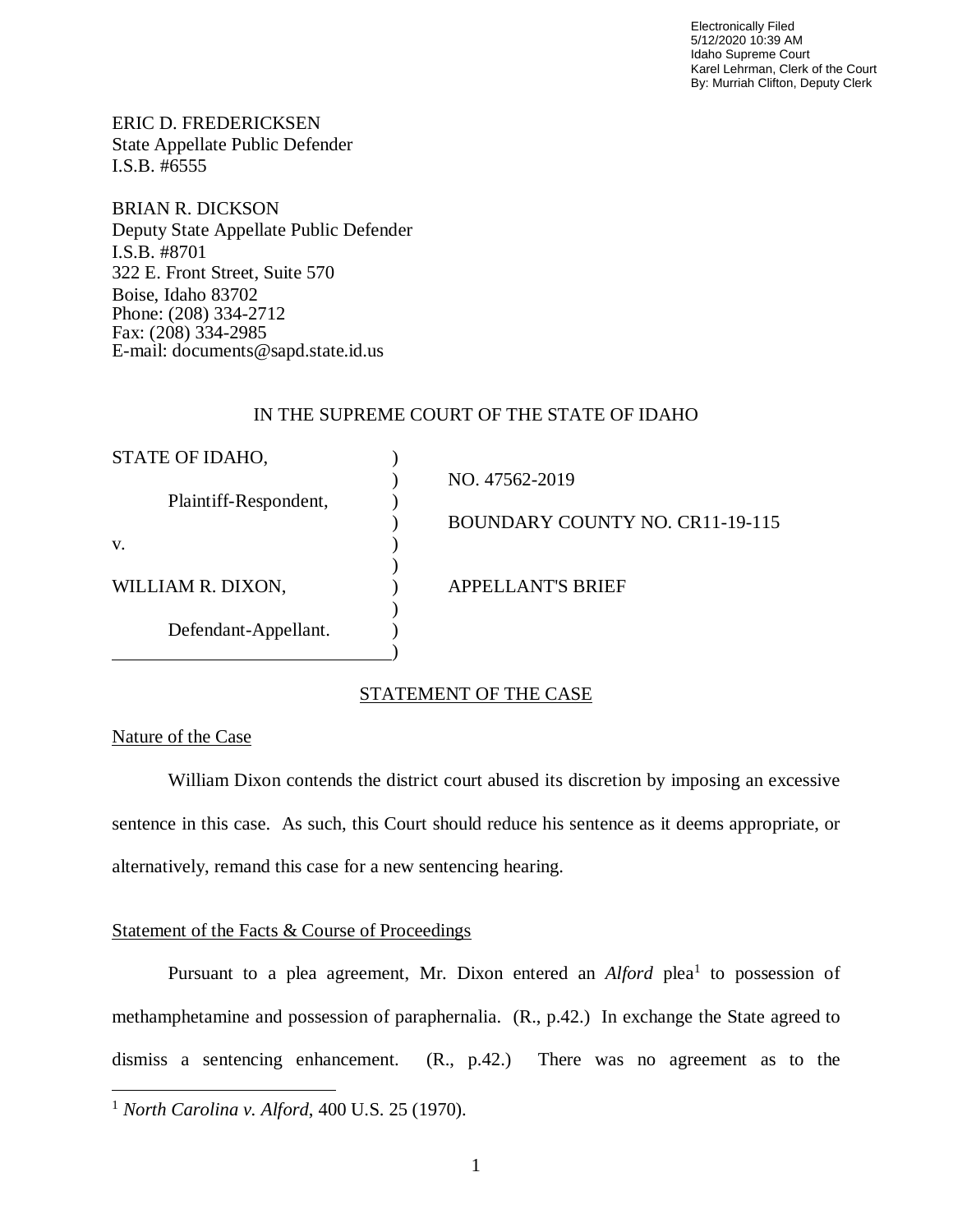recommendations of the underlying sentence, but the State did agree to recommend the district court retain jurisdiction in certain circumstances. (R., p.42.) Those circumstances were met, and the State did, in fact, recommend a period of retained jurisdiction with an underlying sentence of five years, with two years fixed. (See Tr., p.8, Ls.8-10, p.19, Ls.[2](#page-2-0)2-23.)<sup>2</sup>

The presentence evaluation (PSI) also recommended a period of retained jurisdiction. (Conf. Exh., p.16.) The GAIN-I evaluation recommended Mr. Dixon participate in an outpatient treatment program. (Conf. Exh., p.28.) Mr. Dixon did not believe another substance abuse program was particularly necessary at this point in time, but was amenable to participating in one if it would help prove to the district court that he could properly manage his substance abuse issues. (Conf. Exh., p.13.)

At the sentencing hearing, defense counsel notified the district court that Mr. Dixon had been able to line up a job and a place to live. (Tr., p.20, Ls.20-23.) Mr. Dixon added that he had the support of his family to help him succeed in that regard. (Tr., p.23, Ls.2-7.) He also accepted responsibility for his actions. (Tr., p.22, Ls.18-22.) As a result, defense counsel recommended the district court suspend Mr. Dixon's sentence for a period of probation. (Tr., p.21, L.24 - p.22, L.2.) He did not make any specific recommendations as to the length of the underlying sentence. (*See generally* Tr.)

The district court ultimately imposed a sentence of four years, with two years fixed, and retained jurisdiction.<sup>[3](#page-2-1)</sup> (Tr., p.24, Ls.4-6.) It explained that Mr. Dixon needed more time to "think, to get your life in order, to make sure you're clean" before being released back into the

<span id="page-2-0"></span><sup>2</sup> The two transcripts in this case are provided in the electronic document "Appeal Transcripts 12-26-2019." However, they are not consecutively paginated. Therefore, to avoid confusion, citations to "Tr." use the electronic page number instead of the transcript page number.

<span id="page-2-1"></span> $3$  The district court ordered credit for time served on the paraphernalia charge. (Tr., p.25, Ls.1-6.)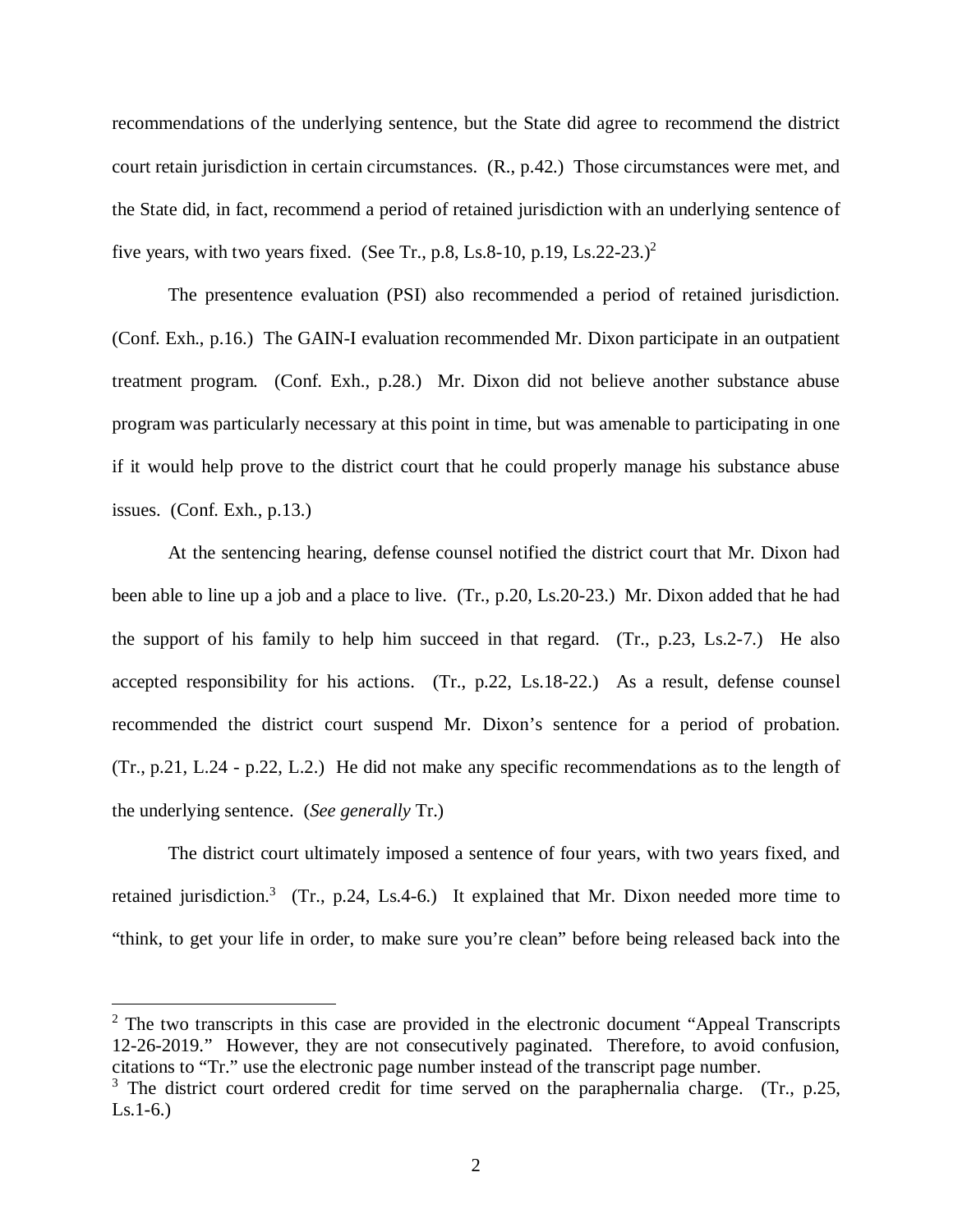community. (Tr., p.24, Ls.7-8.) In making that decision, it noted the fact that Mr. Dixon had failed to appear at the time initially set for the sentencing hearing. (Tr., p.23, Ls.22-25.) Mr. Dixon filed a notice of appeal timely from the judgment of conviction. (R., pp.85, 93.)

## ISSUE

Whether the district court abused its discretion by imposing an excessive sentence on Mr. Dixon.

#### ARGUMENT

# The District Court Abused Its Discretion By Imposing An Excessive Sentence On Mr. Dixon

Sentencing decisions are committed to the district court's discretion. *State v. Reinke*, 103 Idaho 771, 771 (Ct. App. 1982). Where a defendant contends that the sentencing court imposed an excessively harsh sentence, the appellate court will conduct an independent review of the record, giving consideration to the nature of the offense, the character of the offender, and the protection of the public interest. *See id*. at 772. Accordingly, in order to show an abuse of discretion in the district court's sentencing decision, he must show that, in light of the governing criteria, the sentence is excessive considering any view of the facts. *State v. Jackson*, 130 Idaho 293, 294 (1997); *see Lunneborg v. My Fun Life*, 163 Idaho 856, 863-64 (2018) (articulating the standard for reviewing whether the district court abused its discretion). The governing criteria, or sentencing objectives, are: (1) protection of society; (2) deterrence of the individual and the public generally; (3) the possibility of rehabilitation; and (4) punishment or retribution for wrongdoing. *State v. Charboneau*, 124 Idaho 497, 500 (1993).

The protection of society is the primary objective the court should consider. *Id*. The Idaho Supreme Court has indicated that rehabilitation is usually the first means the district court should consider to achieve that goal. *See State v. McCoy*, 94 Idaho 236, 240 (1971), *superseded*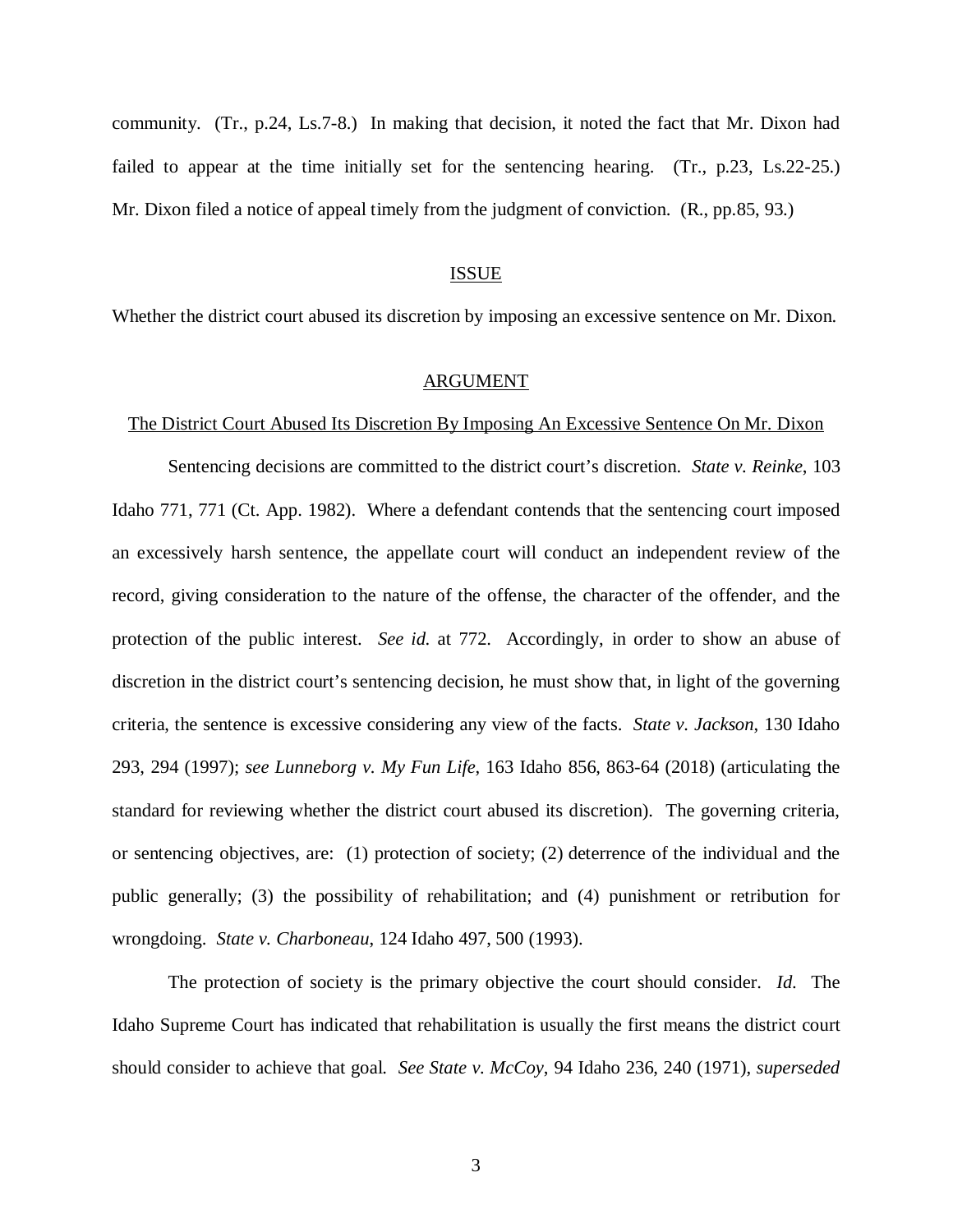*on other grounds as stated in State v. Theil*, 158 Idaho 103 (2015); *accord State v. Bickhart*, 164 Idaho 204, 206 (Ct. App. 2018) (noting the preference identified in *McCoy* does not preclude a sentence of incarceration, if that is ultimately the best method to achieve the goals of sentencing). In other words, while the district court may place significant weight on one of the goals of sentencing, that does not mean it can ignore mitigating factors speaking to one of the other goals as being insignificant or unimportant. *See State v. Knighton*, 143 Idaho 318, 320 (2006) (noting that the failure to sufficiently consider various mitigating factors has resulted in abuses of sentencing discretion in several cases).

In this case, Mr. Dixon accepted responsibility for his actions. (Tr., p.22, Ls.18-22.) Acknowledgment of guilt and acceptance of responsibility by the defendant are critical first steps toward rehabilitation. *See State v. Kellis*, 148 Idaho 812, 815 (Ct. App. 2010). Additionally, he had been able to find housing and a job since being arrested in this case. (Tr., p.20, Ls.20-23.) He also had support of his family. (Tr., p.23, Ls.2-7.) Both of those factors further demonstrate his potential for rehabilitation, particularly in the community. *See State v. Shideler*, 103 Idaho 593, 595 (1982) (reducing sentence because the district court did not sufficiently consider the mitigating factors in that case, which included the support the defendant had from his family and his employer).

As such, a sufficient consideration of all the relevant facts demonstrates a sentence suspended for a term of probation, or at least, a shorter underlying sentence, would have best served all the goals of sentencing. Therefore, the district court abused its discretion by not sufficiently considering those factors and retaining jurisdiction instead.